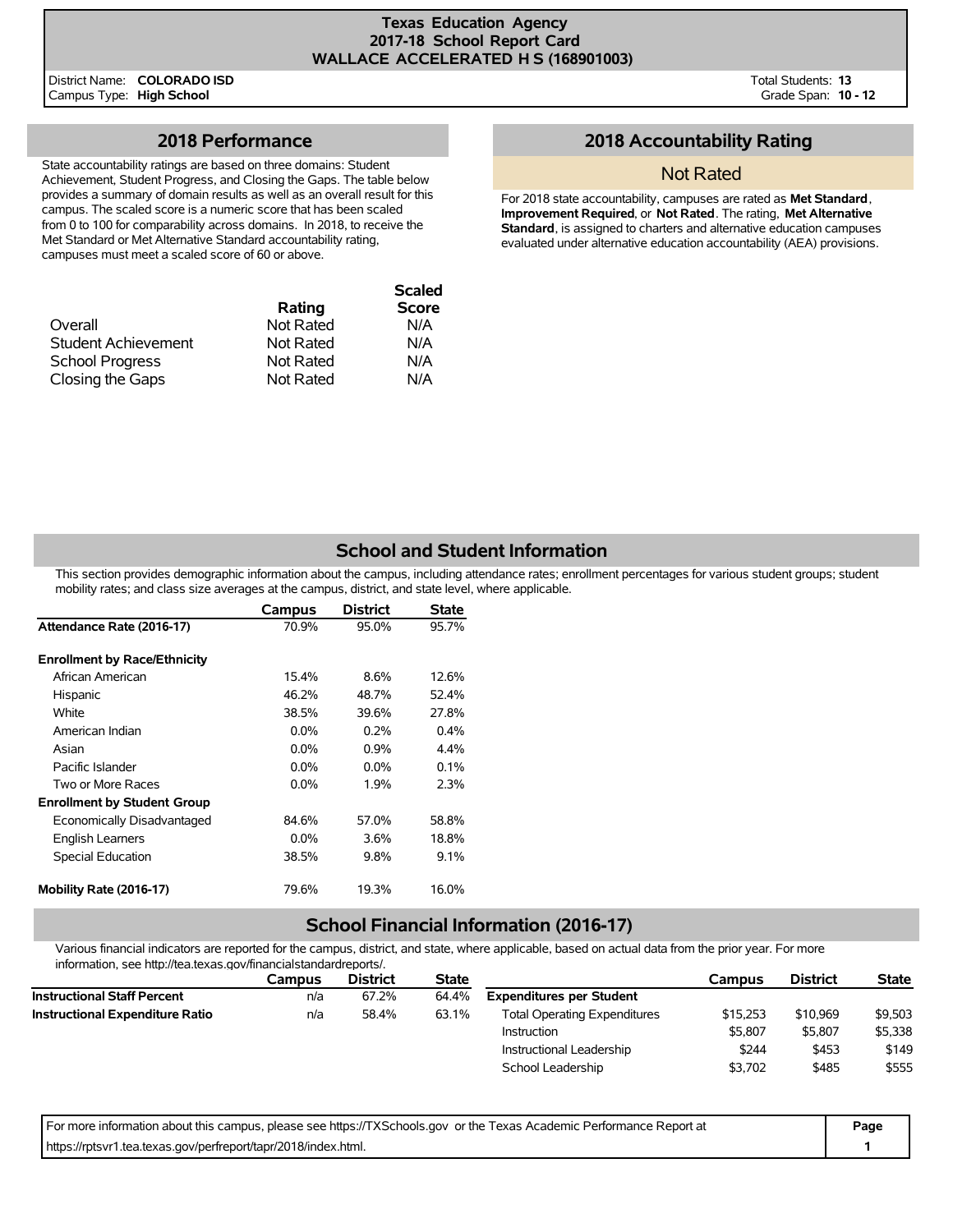#### Texas Education Agency **WALLACE ACCELERATED H S (168901003)** 2017-18 School Report Card **COLORADO ISD**

|                                                                                |      |              |                 |         |                              |                          |        |                    |       |                            | Two or               |                       |
|--------------------------------------------------------------------------------|------|--------------|-----------------|---------|------------------------------|--------------------------|--------|--------------------|-------|----------------------------|----------------------|-----------------------|
|                                                                                |      | <b>State</b> | <b>District</b> | Campus  | African<br>American Hispanic |                          | White  | American<br>Indian | Asian | <b>Pacific</b><br>Islander | <b>More</b><br>Races | Econ<br><b>Disadv</b> |
| STAAR Performance Rates at Approaches Grade Level or Above (All Grades Tested) |      |              |                 |         |                              |                          |        |                    |       |                            |                      |                       |
| All Subjects                                                                   | 2018 | 77%          | 73%             | $\star$ | $\ast$                       | $\ast$                   |        |                    |       |                            |                      |                       |
|                                                                                | 2017 | 75%          | 71%             | $\star$ | $\ast$                       | $\ast$                   | $\ast$ |                    |       |                            |                      |                       |
| Reading                                                                        | 2018 | 74%          | 71%             | $\star$ |                              | $\ast$                   |        |                    |       |                            |                      |                       |
|                                                                                | 2017 | 72%          | 69%             | $\star$ | $\ast$                       | $\ast$                   | $\ast$ |                    |       |                            |                      |                       |
| <b>Mathematics</b>                                                             | 2018 | 81%          | 81%             | $\star$ |                              | $\ast$                   |        |                    |       |                            |                      |                       |
|                                                                                | 2017 | 79%          | 72%             | $\star$ | $\ast$                       | $\ast$                   | $\ast$ |                    |       |                            |                      |                       |
| Science                                                                        | 2017 | 79%          | 72%             | $\star$ |                              |                          | $\ast$ |                    |       |                            |                      |                       |
| Social Studies                                                                 | 2018 | 78%          | 74%             | $\star$ | $\ast$                       | $\ast$                   |        |                    |       |                            |                      |                       |
|                                                                                |      |              |                 | $\star$ | $\ast$                       | $\ast$                   | $\ast$ |                    |       |                            |                      |                       |
|                                                                                | 2017 | 77%          | 74%             |         |                              |                          |        |                    |       |                            |                      |                       |
| STAAR Performance Rates at Meets Grade Level or Above (All Grades Tested)      |      |              |                 |         |                              |                          |        |                    |       |                            |                      |                       |
| All Subjects                                                                   | 2018 | 48%          | 43%             | $\star$ | $\ast$                       | $\ast$                   |        |                    |       |                            |                      |                       |
|                                                                                | 2017 | 45%          | 36%             | $\star$ | $\ast$                       | $\ast$                   | $\ast$ |                    |       |                            |                      |                       |
| Reading                                                                        | 2018 | 46%          | 41%             | $\star$ |                              | $\ast$                   |        |                    |       |                            |                      |                       |
|                                                                                | 2017 | 44%          | 39%             | $\star$ | $\ast$                       | $\ast$                   | $\ast$ |                    |       |                            |                      |                       |
| Mathematics                                                                    | 2018 | 50%          | 50%             |         |                              | $\ast$                   |        |                    |       |                            |                      |                       |
|                                                                                | 2017 | 46%          | 38%             | $\star$ | $\ast$                       | $\ast$                   | $\ast$ |                    |       |                            |                      |                       |
| Science                                                                        | 2017 | 49%          | 37%             |         |                              | $\overline{\phantom{0}}$ | $\ast$ |                    |       |                            |                      |                       |
| Social Studies                                                                 | 2018 | 53%          | 41%             | A       | $\ast$                       | $\ast$                   |        |                    |       |                            |                      |                       |
|                                                                                | 2017 | 49%          | 34%             | $\star$ | $\ast$                       | $\ast$                   | $\ast$ |                    |       |                            |                      | $\ast$                |
| STAAR Performance Rates at Masters Grade Level (All Grades Tested)             |      |              |                 |         |                              |                          |        |                    |       |                            |                      |                       |
| All Subjects                                                                   | 2018 | 22%          | 17%             | $\star$ | $\ast$                       | $\ast$                   |        |                    |       |                            |                      |                       |
|                                                                                | 2017 | 20%          | 12%             | $\star$ | $\ast$                       | $\ast$                   | $\ast$ |                    |       |                            |                      |                       |
| Reading                                                                        | 2018 | 19%          | 13%             |         |                              | $\ast$                   |        |                    |       |                            |                      |                       |
|                                                                                | 2017 | 19%          | 13%             |         | $\ast$                       | $\ast$                   | $\ast$ |                    |       |                            |                      |                       |
| Mathematics                                                                    | 2018 | 24%          | 24%             |         |                              | $\ast$                   |        |                    |       |                            |                      |                       |
|                                                                                | 2017 | 22%          | 15%             |         | $\ast$                       | $\ast$                   | $\ast$ |                    |       |                            |                      |                       |
| Science                                                                        | 2017 | 19%          | 8%              | $\star$ |                              |                          | $\ast$ |                    |       |                            |                      |                       |
| Social Studies                                                                 | 2018 | 31%          | 17%             | $\star$ | $\ast$                       | $\overline{a}$<br>$\ast$ |        |                    |       |                            |                      |                       |
|                                                                                |      |              |                 | $\star$ | $\ast$                       | $\ast$                   | $\ast$ |                    |       |                            |                      | *                     |
|                                                                                | 2017 | 27%          | 12%             |         |                              |                          |        |                    |       |                            |                      |                       |

For more information about this campus, please see https://TXSchools.gov or the Texas Academic Performance Report at **Page**

https://rptsvr1.tea.texas.gov/perfreport/tapr/2018/index.html. **2**

'?' Indicates that the data for this item were statistically improbable, or were reported outside a reasonable range. '' Indicates zero observations reported for this group.

'\*' Indicates results are masked due to small numbers to protect student confidentiality. Moreover, the this group in/a' Indicates data reporting is not applicable for this group.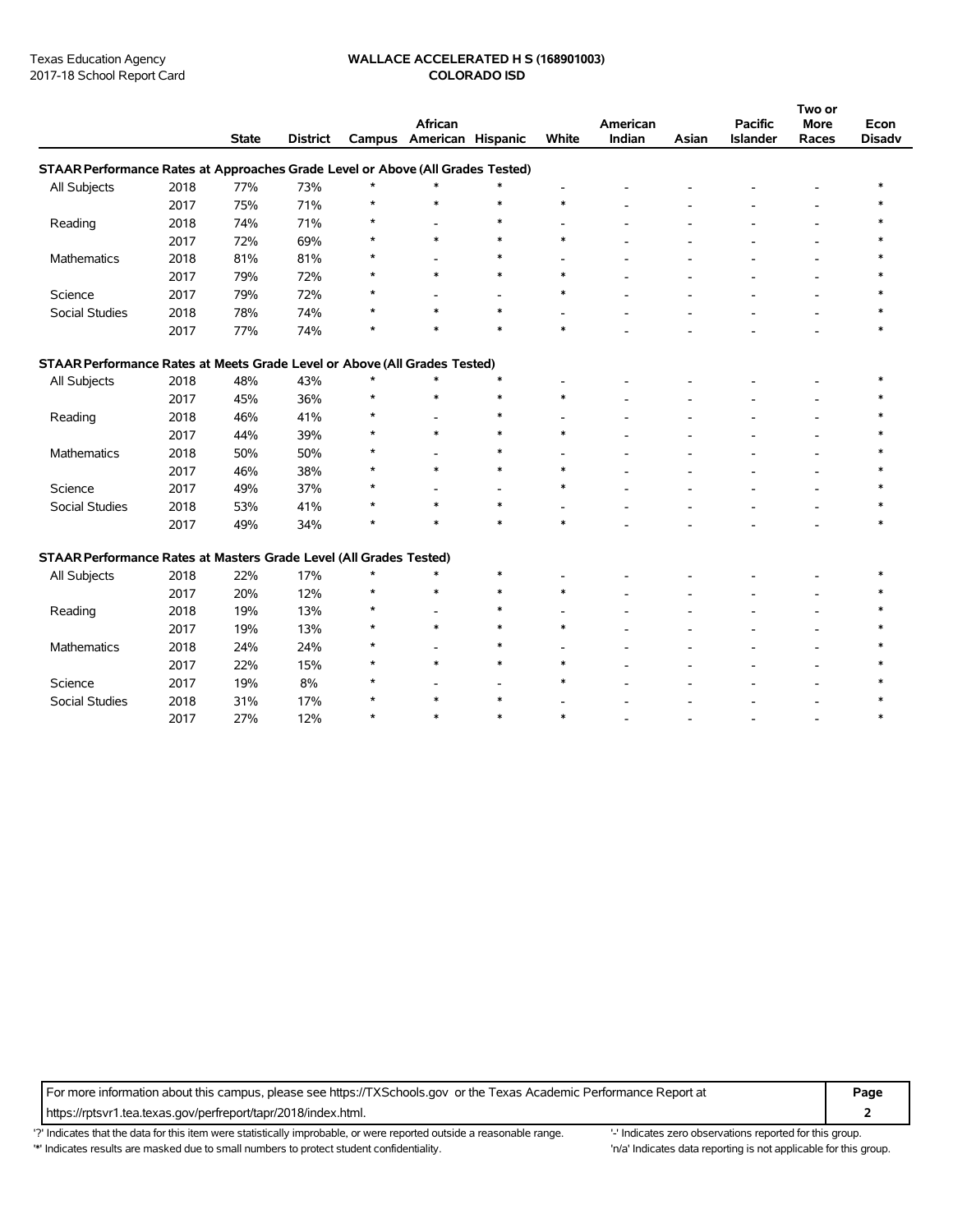# Texas Education Agency **WALLACE ACCELERATED H S (168901003)**<br>2017-18 School Report Card **COLORADO ISD**

|                                                                           |              |          |        |                                     |                 |        |                    |       |                            | Two or                   |                       |
|---------------------------------------------------------------------------|--------------|----------|--------|-------------------------------------|-----------------|--------|--------------------|-------|----------------------------|--------------------------|-----------------------|
|                                                                           | <b>State</b> | District |        | African<br>Campus American Hispanic |                 | White  | American<br>Indian | Asian | <b>Pacific</b><br>Islander | <b>More</b><br>Races     | Econ<br><b>Disadv</b> |
| Annual Dropout Rate (Gr 9-12)                                             |              |          |        |                                     |                 |        |                    |       |                            |                          |                       |
| 2016-17                                                                   | 1.9%         | 1.0%     | 6.1%   | 16.7%                               | $0.0\%$         | 10.0%  |                    |       |                            |                          | 7.9%                  |
| 2015-16                                                                   | 2.0%         | 0.6%     | 4.3%   | 0.0%                                | 4.5%            | 7.1%   |                    |       |                            | $\ast$                   | 5.9%                  |
|                                                                           |              |          |        |                                     |                 |        |                    |       |                            |                          |                       |
| 4-Year Longitudinal Rate (Gr 9-12)                                        |              |          |        |                                     |                 |        |                    |       |                            |                          |                       |
| Class of 2017                                                             |              |          |        |                                     |                 |        |                    |       |                            |                          |                       |
| Graduated                                                                 | 89.7%        | 93.0%    | 83.3%  | *                                   | 85.7%           | ∗      |                    |       |                            |                          | 71.4%                 |
| Graduates, TxCHSE, & Cont 94.1%                                           |              | 98.6%    | 91.7%  | $\ast$                              | 85.7%           | $\ast$ |                    |       |                            |                          | 85.7%                 |
| Class of 2016                                                             |              |          |        | $\ast$                              | $\ast$          | $\ast$ |                    |       |                            | $\ast$                   | 100.0%                |
| Graduated                                                                 | 89.1%        | 98.8%    | 100.0% | $\ast$                              | $\ast$          | $\ast$ |                    |       |                            | $\ast$                   |                       |
| Graduates, TxCHSE, & Cont 93.8%                                           |              | 98.8%    | 100.0% |                                     |                 |        |                    |       |                            |                          | 100.0%                |
| 5-Year Extended Longitudinal Rate (Gr 9-12)                               |              |          |        |                                     |                 |        |                    |       |                            |                          |                       |
| Class of 2016                                                             |              |          |        |                                     |                 |        |                    |       |                            |                          |                       |
| Graduated                                                                 | 91.6%        | 98.8%    | 100.0% | $\ast$                              | *               | $\ast$ |                    |       |                            | $\ast$                   | 100.0%                |
| Graduates, TxCHSE, & Cont 93.4%                                           |              | 98.8%    | 100.0% | $\ast$                              | *               | ∗      |                    |       |                            | $\ast$                   | 100.0%                |
| Class of 2015                                                             |              |          |        |                                     |                 |        |                    |       |                            |                          |                       |
| Graduated                                                                 | 91.3%        | 95.2%    | 85.7%  | $\overline{a}$                      | 100.0%          | 66.7%  |                    |       |                            |                          | 83.3%                 |
| Graduates, TxCHSE, & Cont 93.3%                                           |              | 95.2%    | 85.7%  | $\overline{\phantom{a}}$            | 100.0%          | 66.7%  |                    |       |                            |                          | 83.3%                 |
| 6-Year Extended Longitudinal Rate (Gr 9-12)                               |              |          |        |                                     |                 |        |                    |       |                            |                          |                       |
| Class of 2015                                                             |              |          |        |                                     |                 |        |                    |       |                            |                          |                       |
| Graduated                                                                 | 91.8%        | 95.3%    | 85.7%  | $\overline{\phantom{a}}$            | 100.0%          | 66.7%  |                    |       |                            |                          | 83.3%                 |
| Graduates, TxCHSE, & Cont 93.3%                                           |              | 95.3%    | 85.7%  | $\overline{\phantom{a}}$            | 100.0%          | 66.7%  |                    |       |                            |                          | 83.3%                 |
| Class of 2014                                                             |              |          |        |                                     |                 |        |                    |       |                            |                          |                       |
| Graduated                                                                 | 90.9%        | 91.5%    | 82.4%  | $\ast$                              | 100.0%          | 62.5%  |                    |       |                            | $\overline{\phantom{a}}$ | 85.7%                 |
| Graduates, TxCHSE, & Cont 92.8%                                           |              | 91.5%    | 82.4%  | $\ast$                              | 100.0%          | 62.5%  |                    |       |                            | $\overline{\phantom{a}}$ | 85.7%                 |
| 4-Year Federal Graduation Rate Without Exclusions (Gr 9-12)               |              |          |        |                                     |                 |        |                    |       |                            |                          |                       |
| Class of 2017                                                             | 89.7%        | 93.0%    | 83.3%  | $\ast$                              | 85.7%           | $\ast$ |                    |       |                            |                          | 71.4%                 |
| Class of 2016                                                             | 89.1%        | 98.8%    | 100.0% | $\ast$                              | $\ast$          | $\ast$ |                    |       |                            | $\ast$                   | 100.0%                |
|                                                                           |              |          |        |                                     |                 |        |                    |       |                            |                          |                       |
| RHSP/DAP Graduates (Longitudinal Rate)                                    |              |          |        |                                     |                 |        |                    |       |                            |                          |                       |
| Class of 2017                                                             | 88.5%        | 82.7%    | 62.5%  | *                                   | 40.0%           | *      |                    |       |                            |                          | $\ast$                |
| Class of 2016                                                             | 87.4%        | 78.8%    | 10.0%  | $\ast$                              | $\ast$          | $\ast$ |                    |       |                            | $\ast$                   | 16.7%                 |
|                                                                           |              |          |        |                                     |                 |        |                    |       |                            |                          |                       |
| RHSP/DAP/FHSP-E/FHSP-DLA Graduates (Longitudinal Rate)<br>Class of $2017$ |              |          | 50.0%  | $\ast$                              |                 | ∗      |                    |       |                            |                          |                       |
|                                                                           | 85.9%        | 83.3%    |        | *                                   | 33.3%<br>$\ast$ | $\ast$ |                    |       |                            | ∗                        | 60.0%                 |
| Class of 2016                                                             | 85.1%        | 78.8%    | 10.0%  |                                     |                 |        |                    |       |                            |                          | 16.7%                 |
| College, Career, and Military Ready (Annual Graduates)                    |              |          |        |                                     |                 |        |                    |       |                            |                          |                       |
| 2016-17                                                                   | 54.2%        | 75.7%    | 35.7%  | $\ast$                              | 50.0%           | 0.0%   |                    |       |                            |                          | 62.5%                 |
|                                                                           |              |          |        |                                     |                 |        |                    |       |                            |                          |                       |
| <b>SAT/ACT Results (Annual Graduates)</b>                                 |              |          |        |                                     |                 |        |                    |       |                            |                          |                       |
| <b>Tested</b>                                                             |              |          |        |                                     |                 |        |                    |       |                            |                          |                       |
| Class of 2017                                                             | 73.5%        | 83.3%    | 0.0%   |                                     | 0.0%            |        |                    |       |                            |                          | 0.0%                  |
| Class of 2016                                                             | 71.6%        | 81.3%    | 0.0%   | $\ast$                              | 0.0%            |        |                    |       |                            |                          | 0.0%                  |
| Average SAT Score<br>Class of 2017                                        |              |          |        |                                     |                 |        |                    |       |                            |                          |                       |
|                                                                           | 1019         |          |        |                                     |                 |        |                    |       |                            |                          |                       |
| Class of 2016<br>Average ACT Score                                        | 1375         |          |        |                                     |                 |        |                    |       |                            |                          |                       |
| Class of 2017                                                             | 20.3         | 16.3     |        |                                     |                 |        |                    |       |                            |                          |                       |
| Class of 2016                                                             | 20.3         | 17.3     |        |                                     |                 |        |                    |       |                            |                          |                       |
|                                                                           |              |          |        |                                     |                 |        |                    |       |                            |                          |                       |

For more information about this campus, please see https://TXSchools.gov or the Texas Academic Performance Report at **Page** https://rptsvr1.tea.texas.gov/perfreport/tapr/2018/index.html. **3**

'?' Indicates that the data for this item were statistically improbable, or were reported outside a reasonable range. "Indicates zero observations reported for this group.

'\*' Indicates results are masked due to small numbers to protect student confidentiality. 
"n/a' Indicates data reporting is not applicable for this group.